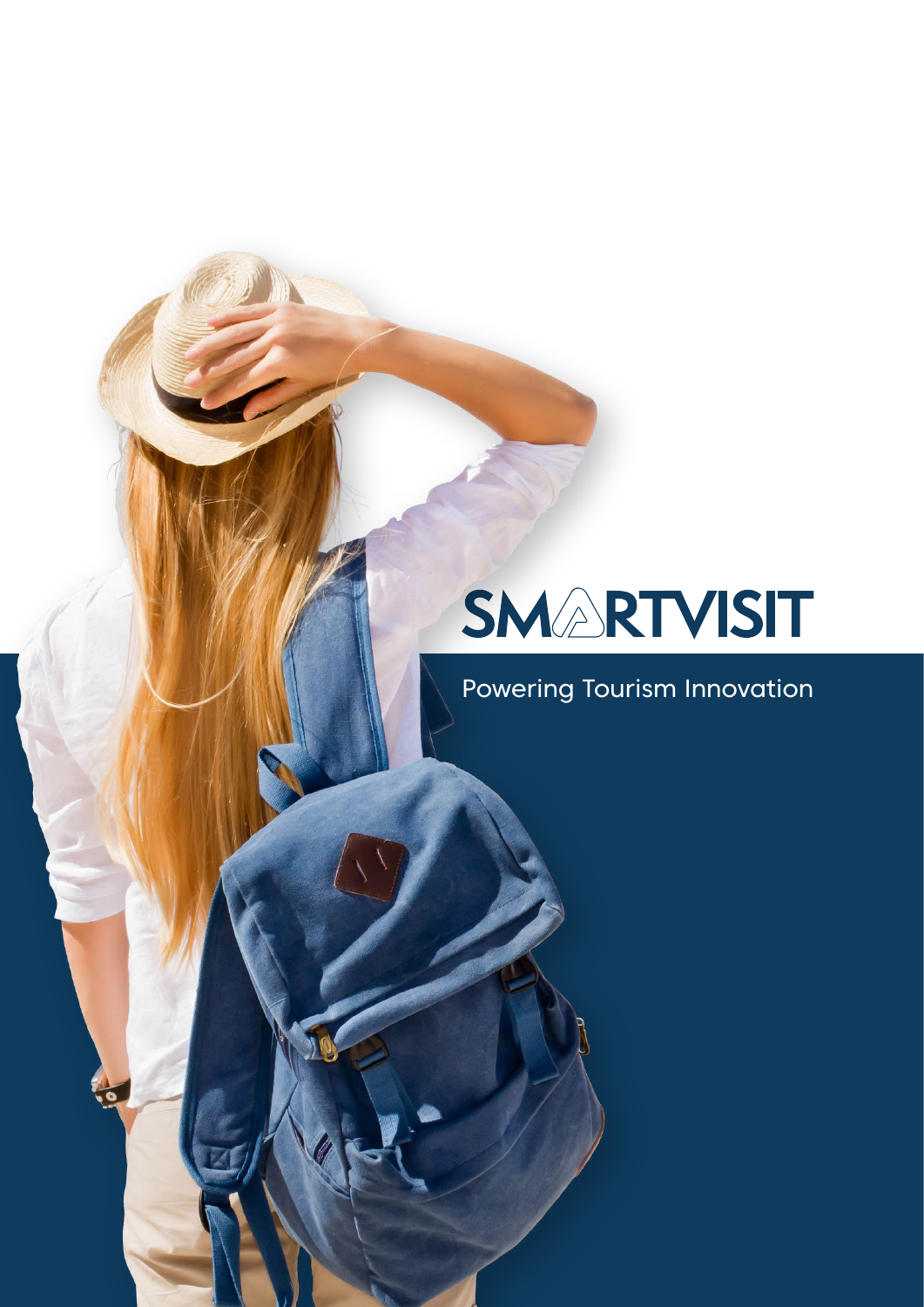Smartvisit provides innovative technology driven tools that make it easy to discover and access experiences.

We work with leading tourism, hospitality and travel related businesses to provide technology that make it easier for visitors to discover, explore and enjoy the best of what a place has to offer.

By connecting 1000s of experiences to our global transaction and content management system, we source, analyse, and process data to deliver digital, automated, and intelligent solutions.

> *Events Hotel & Resorts was looking for a complete solution for its hotel loyalty program that would fit into existing infrastructure and provide customers with value and innovation. By choosing Smartvisit, we were able to provide an improved customer experience by providing a streamlined rewards experience that was easy to use and understand, while also increasing operational efficiencies by automating processes and removing manual tasks.*

*The seamless Smartvisit platform has allowed us to concentrate on our customers and provide them with one of Australia's most popular hotel loyalty programs - Priority Guest Rewards.*

**Norman Arundel, Director Hotel and Resort Operations** EVENT Hospitality & Entertainment Limited

Smartvisit Experiences Brochure | May 2022 Page 1



# Excite. Engage. Inspire. Repeat.

# Excite. Engage. Inspire. Repeat.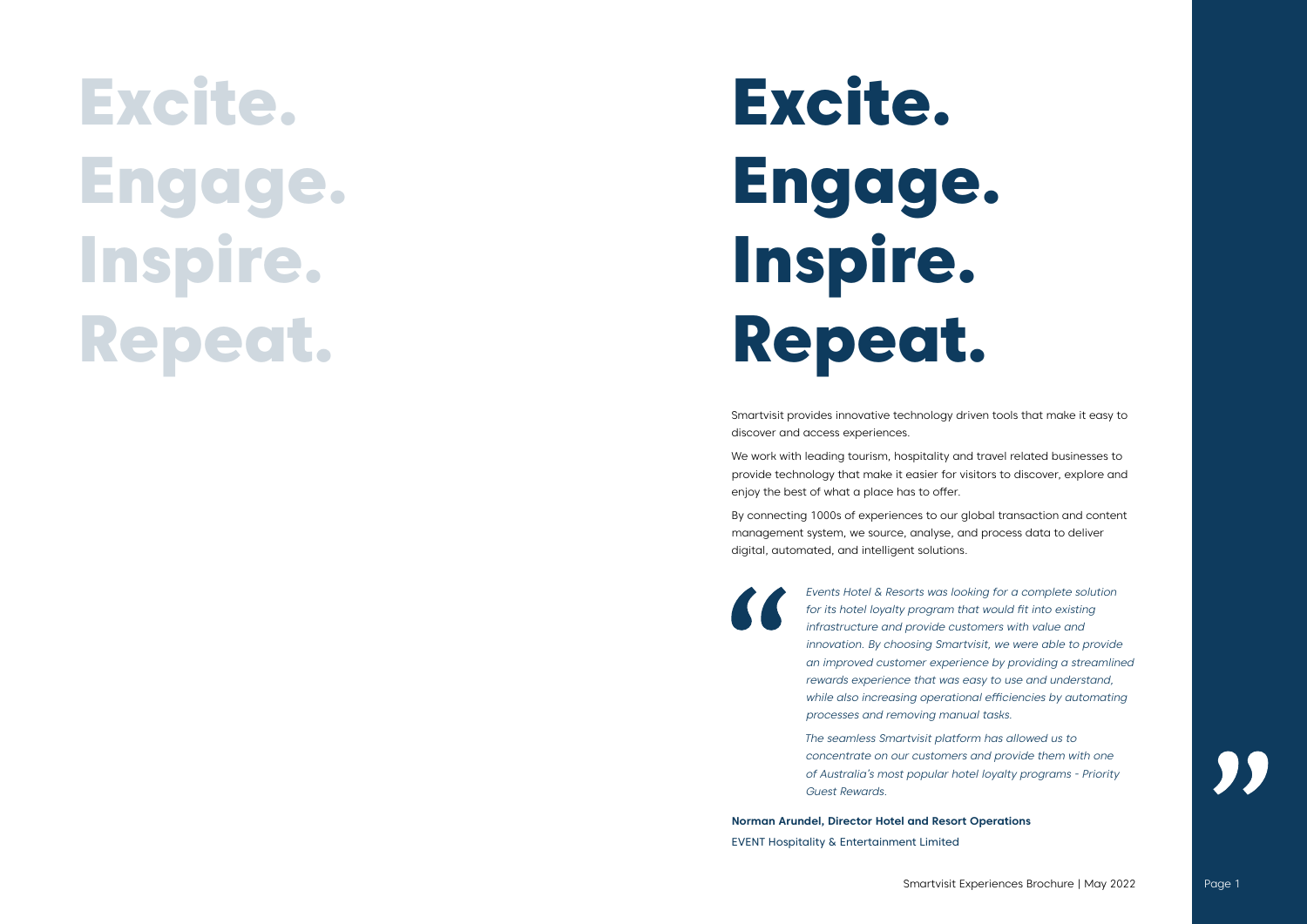#### **DESTINATION PASSES**

A fully customised, white label solution that offers complete versatility and flexibility in packaging tours, activities, or any other type of experience into a single product.

- FLEXIBILITY;
- CHOICE;
- CONVENIENCE;
- DISCOVERY; and
- SAVINGS provided to consumers.

'Passes' offer a wide selection of varying experiences, only limited to your imagination. From entry to attractions, gyms, events through to dining, tour, shopping offers, which can be redeemed over a period based on the products terms of use.

*The Dubai Pass, developed in partnership with Dubai Tourism, offers the visitor 3 or 5 tickets which can be redeemed from a selection of over 40 different offers over a period of 5 consecutive days.* 

Passes have become an incredibly popular product due to the inherent

Smartvisit enables our clients to create and develop their own, fully customised, pass products which meet their own specific needs in terms of increasing:

- VISITATION,
- STAY, and
- SPEND.

Destination passes Powered by Smartvisit, include:

### **DIGITAL TICKETING**

Providing an off-the-shelf platform for the promotion of tours, activities or any other 'ticketed/vouchered' experience, offering customisable design elements and content with the ability to integrate into your loyalty program (for points earn and burn) or payment gateway.



We empower businesses to execute their loyalty strategy to grow longterm customer relationships using our proven loyalty and marketing solutions. Specifically designed to support connections between various partners utilising different POS, booking, property management,



Ideal for hotels, tour operators or any other business wanting to deliver a superior selection of curated experiences to their customers to generate additional revenues with little investment.

Easy to use in hotel marketing and promotional activities to increase customer engagement and revenue.

### **'HIPTRAVELER' PLANNER**

The most powerful and comprehensive automated, intelligent travel itinerary planning tool in the market today.

Website or Chatbot widget enabled providing an interactive tool for your website. An auto itinerary generator, matching traveller styles, interests and preferences to relevant experiences based on information obtained through multiple sources.

With a CMS allowing collection, editing, and publishing of user generated content and an integrated function facilitating the difficult task of converting interest into action.

Simple, single user interface enabling users to book all or part of their itinerary, drawing inventory provided by 3rd party distribution/reservation channels.

### **LOYALTY PROGRAM MANAGEMENT**

Dubai (Tourism) Pass





Singapore Tourism, Singapore Passion Pass

> Athens International Airport, Athens Spotlight



Rydges Hotels & Resorts, Sydney Fun Pass

**RYDGES** 

**SYDNEY PASS** 



iVenture Card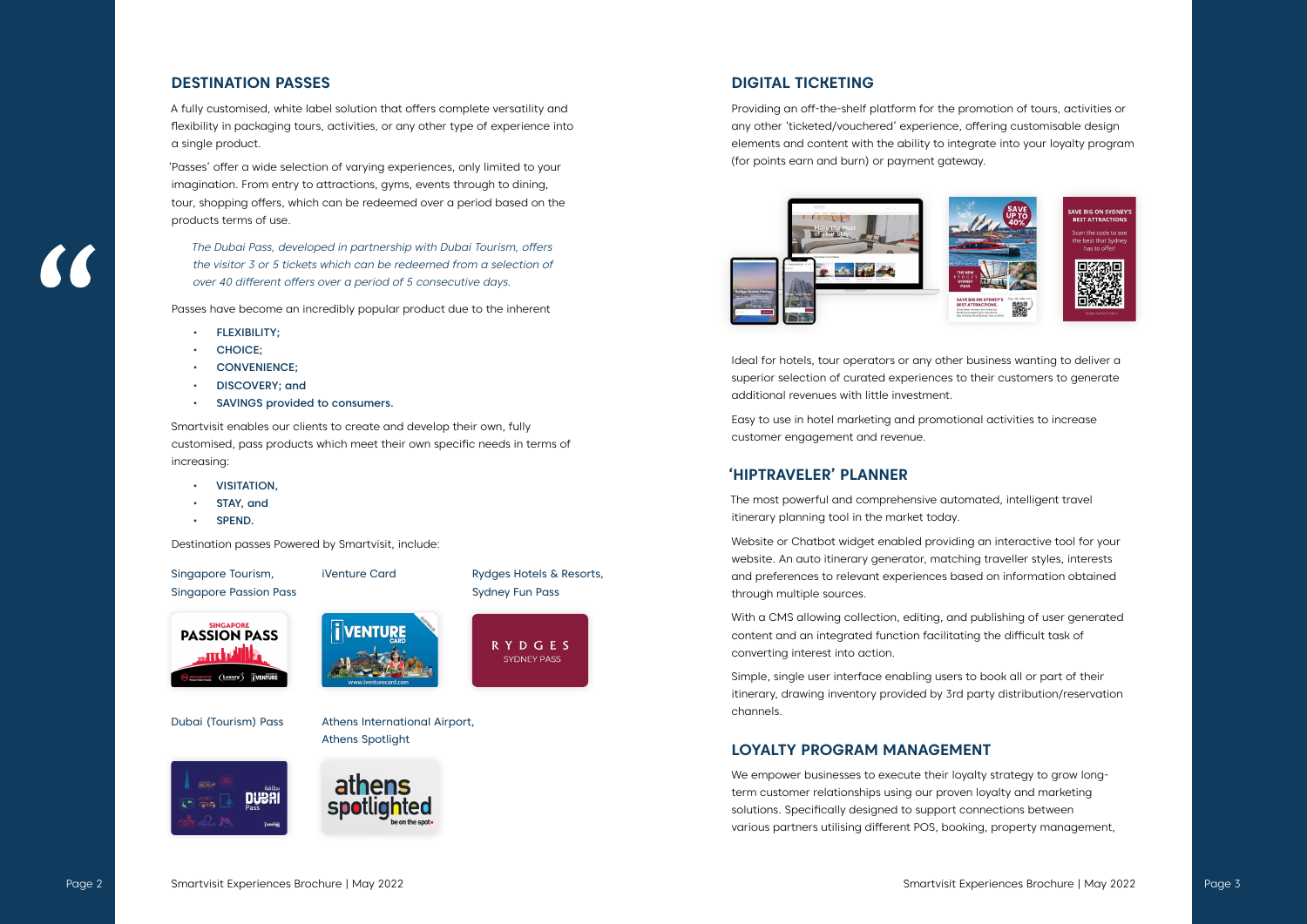eCommerce, and payment systems. Utilising our global network, we work with our clients to facilitate new loyalty partnerships, growing the reach of your loyalty program to drive member engagement.

Through automated integrations we provide managers with actionable insights into the effectiveness of loyalty and other sales and marketing campaigns.

Priority Guest Rewards, the loyalty program of one of Australasia's largest hotel groups, Event Hospitality, utilises Smartvisit to manage its loyalty program which has over 3+ million members who can earn and redeem points across multiple eCommerce sites and a portfolio of over 100+ different hotels and other business partners.

#### **INSTANT REWARDS**

Catapult customer engagement through customer benefits and modernise your marketing strategy by offering a variety of experiences locally or from around the globe.

Along with our loyalty program expertise, Smartvisit's comprehensive cloudbased system allows members to instantly redeem points for experiences using our Play With Points™ enabled loyalty card.

Members of loyalty programs want greater value and flexibility, a broader range of rewards (especially experiential rewards) and a simpler, immediate mechanism to redeem from their loyalty points. Increase customer satisfaction and profitability and strengthen your e-commerce marketing strategy efficiently and simply.

### **CLOSED USER GROUP GIFT CARDS**

Offer eGift Cards to increase cash flow and bring in new customers from anywhere in the globe. Providing an end-to-end digital 'package' solution including a fully customisable online shop; digital card; and online redemption store for your brand/retail network.

Redeeming gift cards easily at the venue by merchants connected to the Smartvisit System (APP or POS integration) and via an online store. Complete customer, management and financial suite of reports and tools. This package is easily implemented with low set up costs.